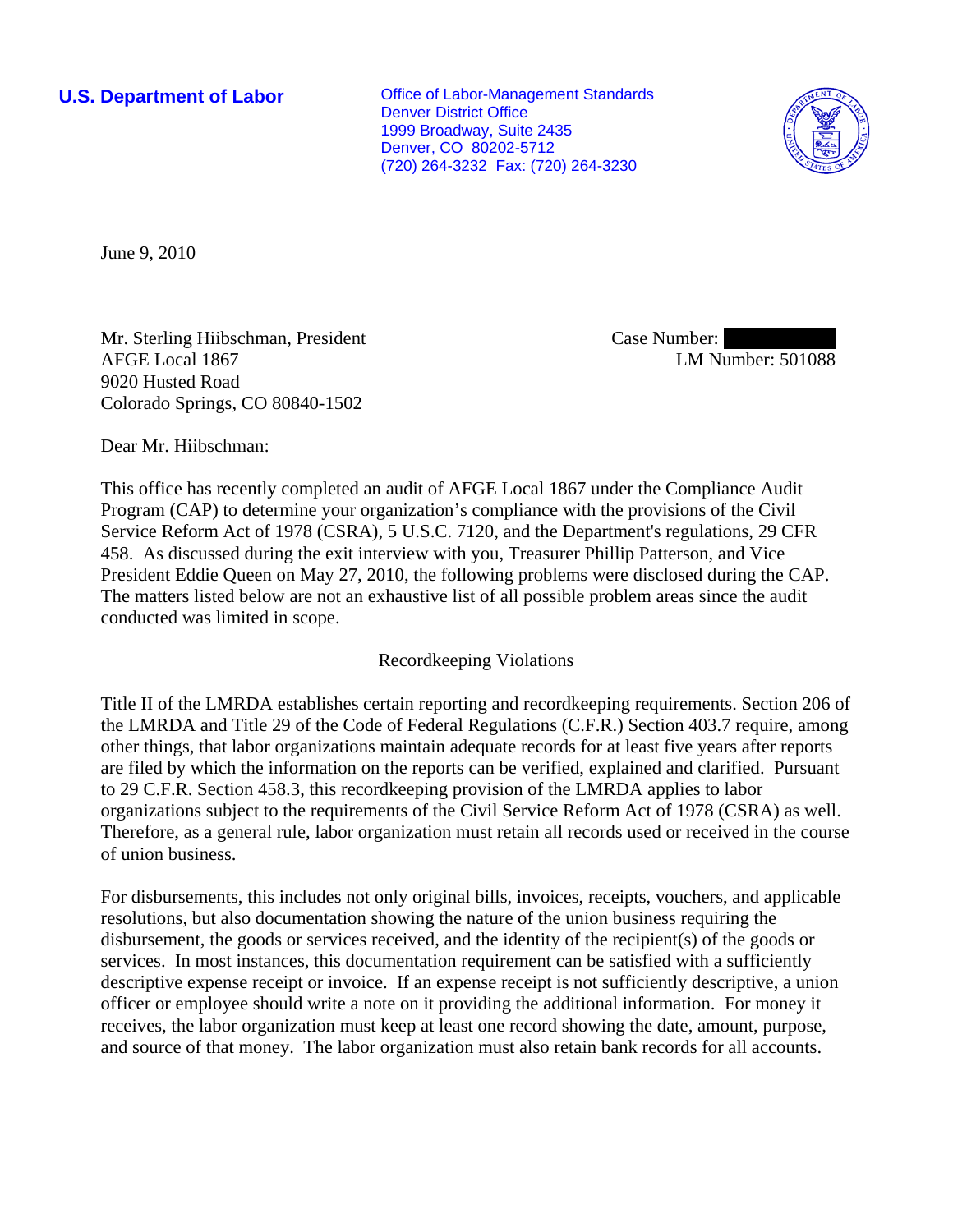The audit of Local 1867's fiscal year 2009 records revealed the following recordkeeping violations:

1. General Reimbursed and Credit Card Expenses

Local 1867 did not retain adequate documentation for reimbursed expenses incurred by union officers totaling at least \$14,688. For example, union officers who attended out of state training and conferences were reimbursed per diem but no documentation supporting the per diem amounts was kept. Another example is a disbursement without a supporting receipt or invoice made to the Tropicana Hotel and Convention Center on December 1, 2008 in the amount of \$2,963.40 with a memo description of AGFE Human Rights Conference.

As noted above, labor organizations must retain original receipts, bills, and vouchers for all disbursements. The president and treasurer (or corresponding principal officers) of your union, who are required to sign your union's LM report, are responsible for properly maintaining union records.

2. Meal Expenses

Local 1867 records of meal expenses did not always include written explanations of union business conducted or the names and titles of the persons incurring the restaurant charges. For example, a meal was purchased monthly at the Back East Bar and Grill for a party of three but there was no written explanation of the purpose or attendees noted on the receipt. Additionally, \$115.28 was paid to Fox and the Hound on December 28, 2008 but no written explanation of the purpose or attendees is noted on the receipt. Union records of meal expenses must include written explanations of the union business conducted and the full names and titles of all persons who incurred the restaurant charges.

3. Lost Wages

Local 1867 did not retain adequate documentation for lost wage reimbursement payments to union officers totaling at least \$8,106. The union must maintain records in support of lost wage claims that identify each date lost wages were incurred, the number of hours lost on each date, the applicable rate of pay, and a description of the union business conducted. The OLMS audit found that Local 1867 only retained a copy of the cancelled check used to distribute the lost wages as documentation for the lost wages. The copy of the cancelled check did not identify the date the lost wages were incurred or the applicable rate.

Based on your assurance that Local 1867 will retain adequate documentation in the future, OLMS will take no further enforcement action at this time regarding the above violations.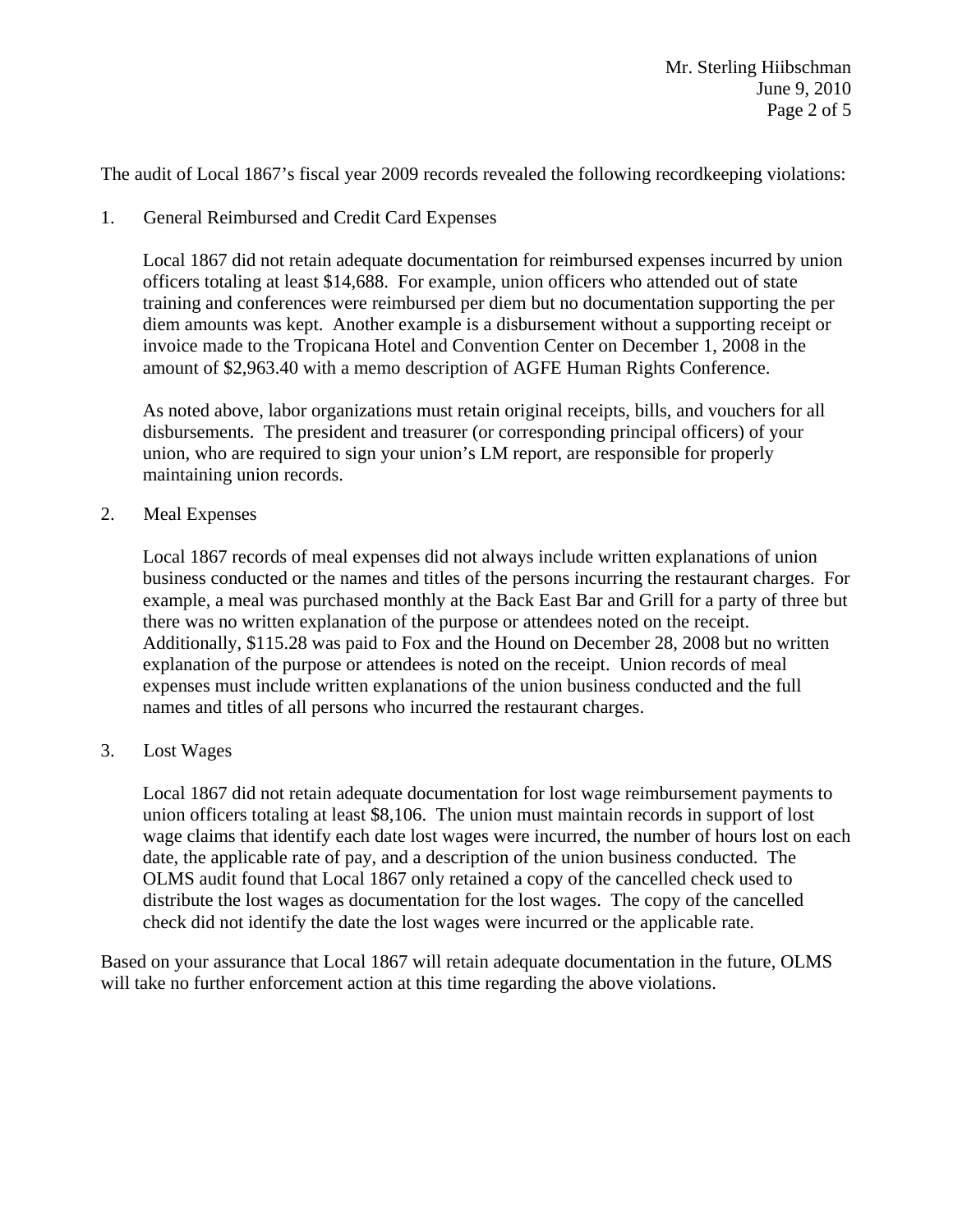# Reporting Violations

Pursuant to 29 C.F.R., Section 458.3, the reporting requirement under 29 C.F.R. Section 403.2 (see Section 201(b) of the Labor-Management Reporting and Disclosure Act (LMRDA)) is made applicable to labor organizations subject to the requirements of the CSRA. This provision requires labor organizations to file annual financial reports that accurately disclose their financial condition and operations. The audit disclosed a violation of this requirement. The Labor Organization Annual Report Form LM-3 filed by Local 1867 for the fiscal year ended June 30, 2009, was deficient in the following areas:

### 1. Disbursements to Officers

Local 1867 did not include payments to other parties for cellular phone service used by officers and officer's family members totaling at least \$5,087 in the amounts reported in Item 24 (All Officers and Disbursements to Officers). During the fiscal year ended June 30, 2009, the union disbursed at least \$4,362 to Verizon for Sterling Hiibschman's personal and family's cellular phone service and at least \$725 to Sprint for Eddie Queen's personal cellular phone service. It appears the union erroneously reported these payments in Item 54 (Other Disbursements).

The union must report most direct disbursements to Local 1867 officers and some indirect disbursements made on behalf of its officers in Item 24. A "direct disbursement" to an officer is a payment made to an officer in the form of cash, property, goods, services, or other things of value. See the instructions for Item 24 for a discussion of certain direct disbursements to officers that do not have to be reported in Item 24. An "indirect disbursement" to an officer is a payment to another party (including a credit card company) for cash, property, goods, services, or other things of value received by or on behalf of an officer. However, indirect disbursements for temporary lodging (such as a union check issued to a hotel) or for transportation by a public carrier (such as an airline) for an officer traveling on union business should be reported in Item 48 (Office and Administrative Expense).

### 2. Failure to File Bylaws

Pursuant to 29 C.F.R. Section 458.3, the requirement under 29 C.F.R. Section 402.4 implementing LMRDA Section 201(a) is made applicable to labor organizations subject to the requirements of the CSRA. This provision requires labor organizations to file copies of any revised constitution and bylaws when it files its annual financial report. The audit disclosed a violation of this requirement. Local 1867 amended its constitution and bylaws in 2007, but did not file the required copies with its LM report for that year.

Local 1867 has now filed a copy of its constitution and bylaws.

Local 1867 must file an amended Form LM-3 for the fiscal year ended June 30, 2009, to correct the deficient items discussed above. I provided you with a blank form and instructions, and advised you that the reporting forms and instructions are available on the OLMS website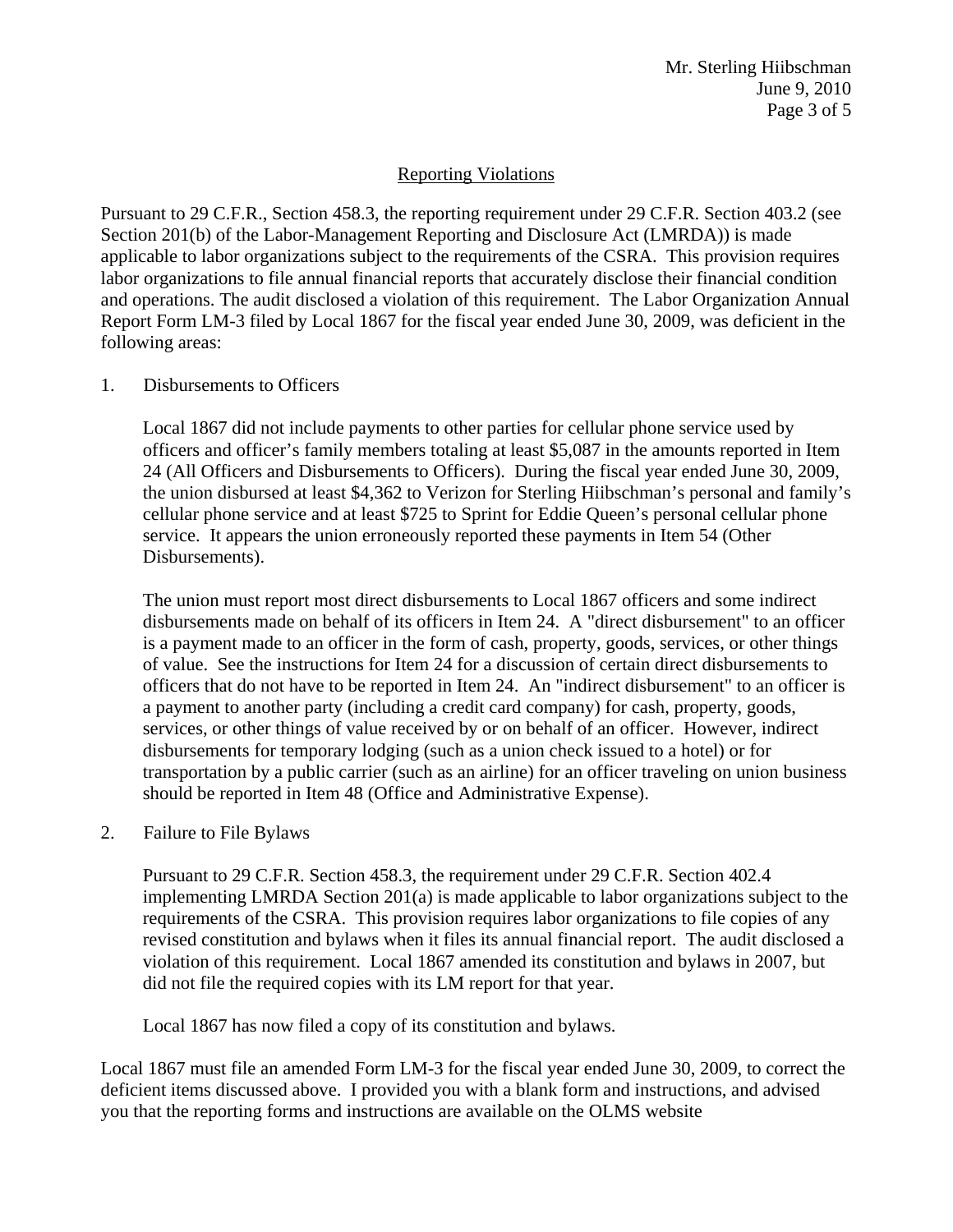(www.olms.dol.gov). The amended Form LM-3 should be submitted to this office at the above address as soon as possible, but not later than July 31, 2010. Before filing, review the report thoroughly to be sure it is complete, accurate, and signed properly with original signatures.

### Other Violation

The audit disclosed the following other violation:

### Inadequate Bonding

Pursuant to 29 C.F.R. Section 458.35, officers and employees of any labor organization subject to the CSRA are required to be bonded in accordance with Section 502(a) of the LMRDA. This provision requires that union officers and employees be bonded for no less than 10% of the total funds those individuals or their predecessors handled during the preceding fiscal year. Officers and employees of Local 1867 are currently bonded for \$15,000; however, they must be bonded for at least \$16,153.

Local 1867 should obtain adequate bonding coverage for its officers and employees immediately. Please provide proof of bonding coverage to this office as soon as possible, but not later than July 31, 2010.

### Other Issues

# 1. Expense Policy

As I discussed during the exit interview with President Hiibschman, Treasurer Philip Patterson, and Vice President Eddie Queen, the audit revealed that Local 1867 does not have a clear policy regarding the types of expenses personnel may claim for reimbursement and the types of expenses that may be paid by the union. OLMS recommends that unions adopt written guidelines concerning such matters.

### 2. Duplicate Receipts

Retiree members of Local 1867 pay dues directly to the union. Union officers record dues payments in the union's receipts journal, but they do not issue receipts to retiree dues payers. OLMS recommends that Local 1867 use a duplicate receipt system where the union issues original pre-numbered receipts to all members who make payments directly to the union and retains copies of those receipts. A duplicate receipt system is an effective internal control because it ensures that a record is created of income which is not otherwise easily verifiable. If more than one duplicate receipt book is in use, the union should maintain a log to identify each book, the series of receipt numbers in each book, and to whom each book is assigned.